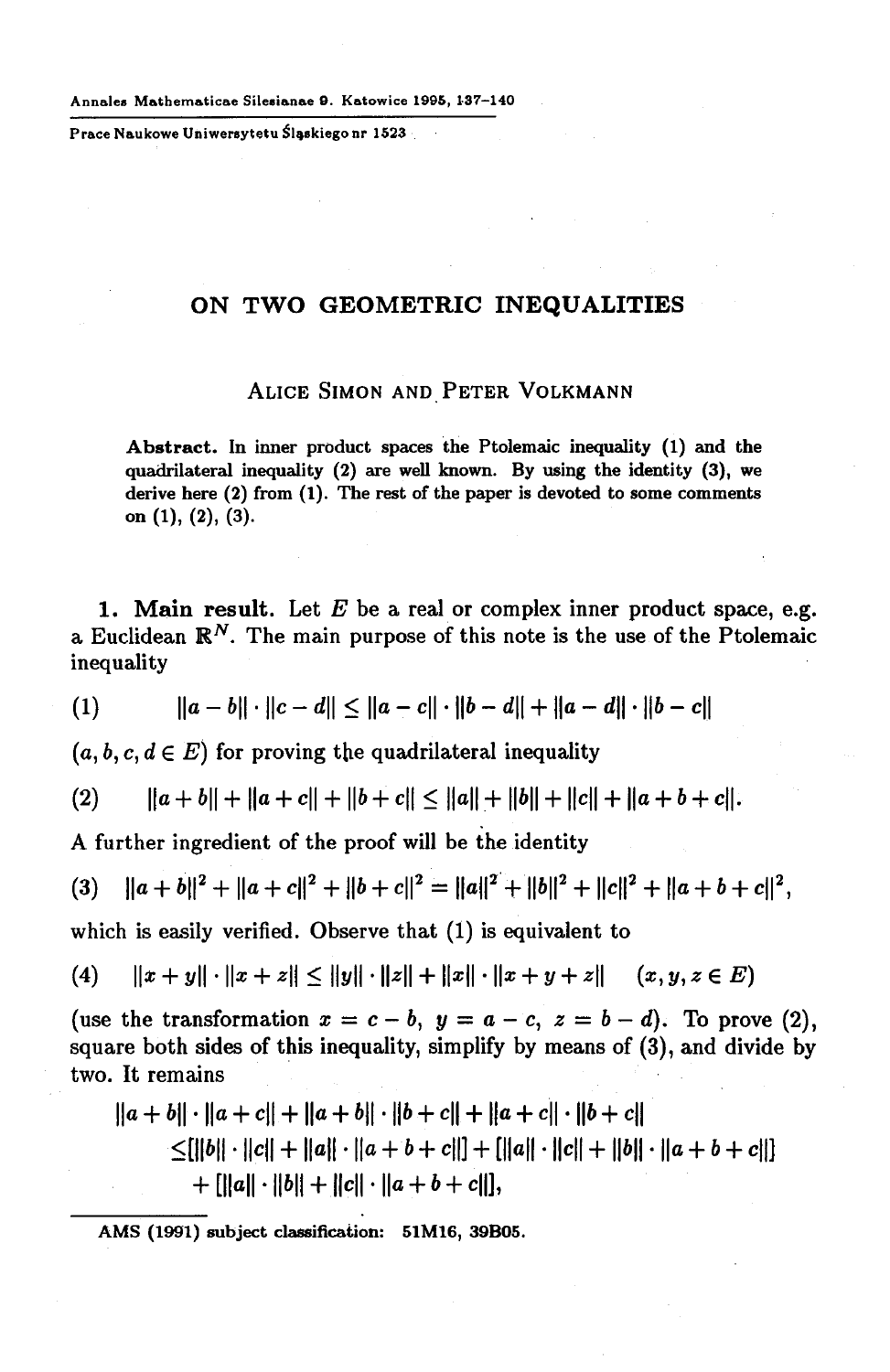which is an obvious consequence of (4).

The foregoing procedure has been inspired by a question of Dennis C. Russell during the 1990 General Inequalities Conference at Oberwolfach, where he asked for "easy" proofs of (2). In the following paragraphs we shall add some comments on  $(1)$ ,  $(2)$ ,  $(3)$ .

2. **Comments on the Ptolemaic inequality.** For sake of completeness let us start with a proof of (1). We shall repeat the proof from Alsina and Garcia-Roig [1]: Inequality (1) is equivalent to

(5) 
$$
||x - y|| \cdot ||z|| \le ||x - z|| \cdot ||y|| + ||y - z|| \cdot ||x||
$$

(use the transformation  $x = a - d$ ,  $y = b - d$ ,  $z = c - d$ ). Now

$$
\frac{||x-y||}{||x|| \cdot ||y||} = \left\| \frac{x}{||x||^2} - \frac{y}{||y||^2} \right\| \quad (x, y \in E \setminus \{0\})
$$

(together with the triangle inequality applied to the right-hand side) yields

$$
\frac{||x-y||}{||x|| \cdot ||y||} \le \frac{||x-z||}{||x|| \cdot ||z||} + \frac{||z-y||}{||z|| \cdot ||y||} \quad (x,y,z \in E \setminus \{0\}),
$$

from which (5) follows immediately.

By Schoenberg's results [8] the Ptolemaic inequality characterizes inner product spaces: In any normed space, where (1) holds true, the norm may be generated by an inner product. For furthergóing discussion of this subject cf. Day [2].

3. **Comments on the quadrilateral inequality.** Inequality (2) is included in a general class of inequalities given by Hornich [3]. There (2) also is proved by the following procedure due to Hlawka: Using nothing but (3), one can show that

$$
(\|a\| + \|b\| + \|c\| + \|a + b + c\| - \|a + b\| - \|a + c\| - \|b + c\|)
$$
  
\n
$$
\cdot (\|a\| + \|b\| + \|c\| + \|a + b + c\|)
$$
  
\n(6)  
\n
$$
= (\|a\| + \|b\| - \|a + b\|) \cdot (\|c\| + \|a + b + c\| - \|a + b\|)
$$
  
\n
$$
+ (\|a\| + \|c\| - \|a + c\|) \cdot (\|b\| + \|a + b + c\| - \|a + c\|)
$$
  
\n
$$
+ (\|b\| + \|c\| - \|b + c\|) \cdot (\|a\| + \|a + b + c\| - \|b + c\|),
$$

which implies (2). Accordingly, (2), (6) are called "Hlawka's inequality" and "Hlawka's identity", respectively, by Mitrinovic [7]. In this book generalizations of (2) also may be found. Contrary to (1), the inequality (2) does not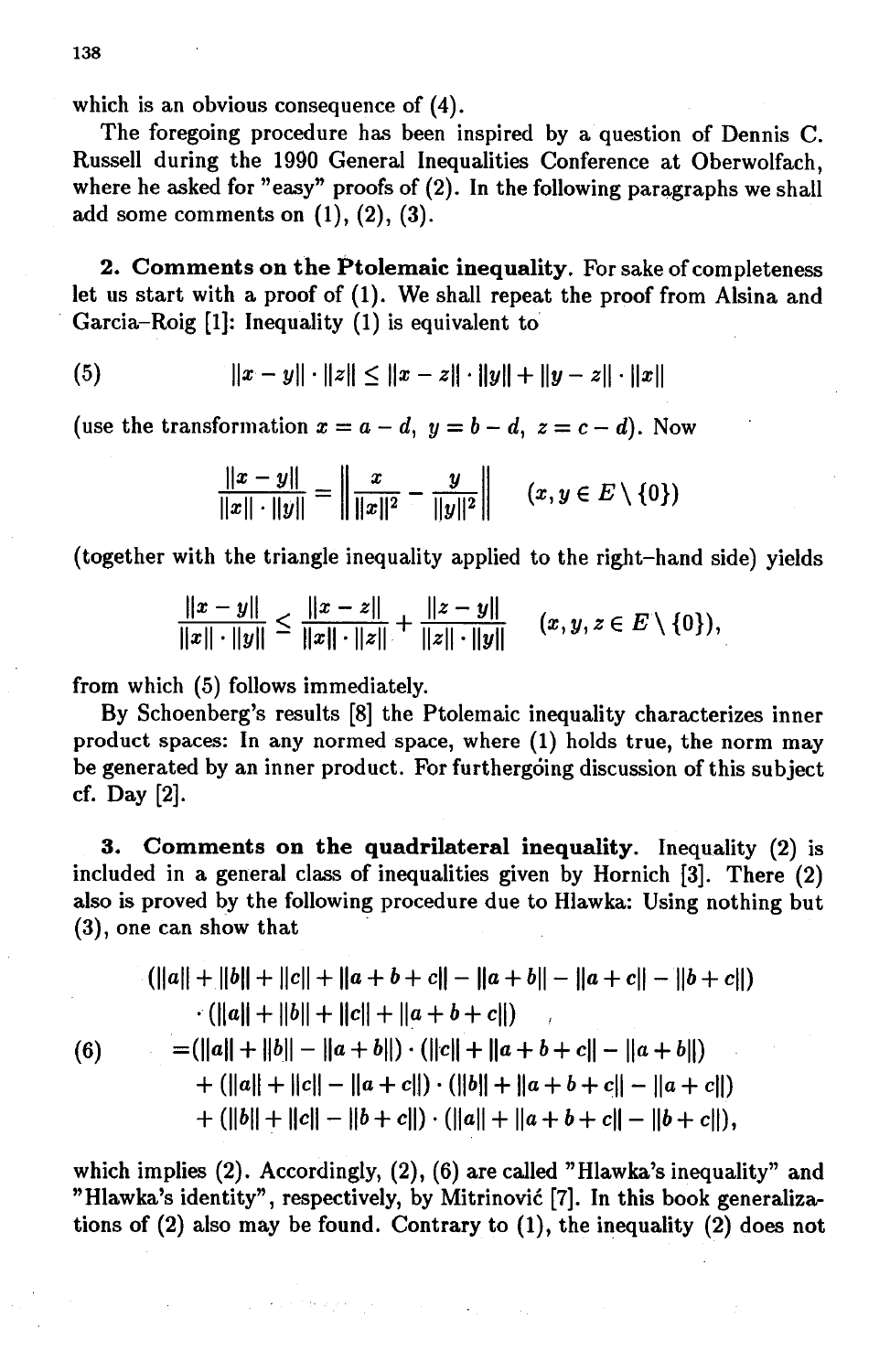characterize inner product spaces (Smiley and Smiley **[9]):** In fact, **(2)** holds in every two-dimensional real normed space (Kelly, Smiley, and Smiley [4]).

4. **Comments on the identity** (3). A slight generalization of **(3)** is

(7) 
$$
||p||^2 + ||p + a + b||^2 + ||p + a + c||^2 + ||p + b + c||^2
$$

$$
= ||p + a||^2 + ||p + b||^2 + ||p + c||^2 + ||p + a + b + c||^2.
$$

A proof is simple by using the well known parallelogram-identity

(8) 
$$
2||x||^2 + 2||y||^2 = ||x + y||^2 + ||x - y||^2 \quad (x, y \in E).
$$

Indeed, (7) is equivalent to

$$
||2p + a + b||2 + ||a + b||2 + ||2p + a + b + 2c||2 + ||a - b||2
$$
  
= 
$$
||2p + a + b||2 + ||a - b||2 + ||2p + a + b + 2c||2 + ||a + b||2.
$$

To see this, multiply (7) by two and use (8) four times in an obvious manner.

Let us give some geometric interpretation of (7): The endpoints

(9) 
$$
V_1, V_3, V_5, V_7, V_2, V_4, V_6, V_8
$$

of the vectors  $p, p + a + b, \ldots, p + a + b + c$  occuring there generate a parallelepiped  $\Pi$  (of dimension  $\leq$  3). The numbering in (9) is such that every edge of II joins a vertex with an odd index to a vertex with an even index. Then (7) reads

$$
\overline{OV}_1^2 - \overline{OV}_2^2 + \overline{OV}_3^2 - \overline{OV}_4^2 + \overline{OV}_5^2 - \overline{OV}_6^2 + \overline{OV}_7^2 - \overline{OV}_8^2 = 0,
$$

where  $\overline{OV}_j$  denotes the distance of the vertex  $V_j$  to the origin of the space. Identity **(3)** has a similar interpretation: ||a||, **||6||,** ||c|| are lengths of edges,  $\|a + b\|$ ,  $\|a + c\|$ ,  $\|b + c\|$  are lengths of face-diagonals, and  $\|a + b + c\|$  is the length of a 3-space-diagonal of a parallelepiped  $\Pi \subset E$ .

5. **Connections with functional equations.** There is something more general behind the here given proof  $(8) \Rightarrow (7)$ : For a moment, let *E* only be a (real or complex) vector space (a vector space over the rationals would be sufficient). For functions  $f : E \to \mathbb{R}$  and elements  $h \in E$  define  $\Delta_h f : E \to \mathbb{R}$ by

$$
(\Delta_h f)(x) = f(x+h) - f(x) \quad (x \in E).
$$

Then it is well known that the functional equation

(10) 
$$
(\Delta_h \Delta_h f)(x) = 2f(h) \quad (x, h \in E)
$$